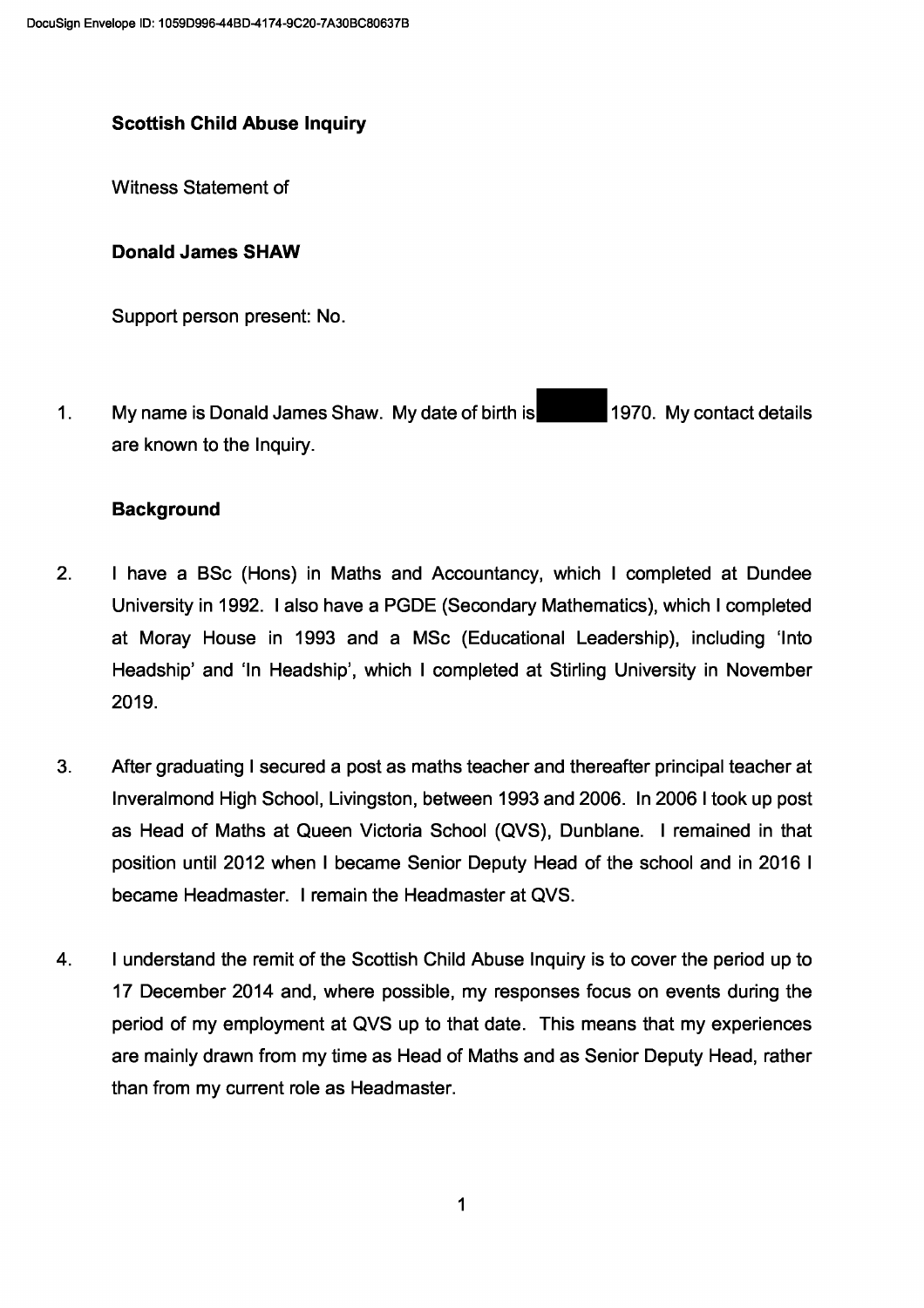## Employment with QVS

- 5. As Head of Maths at QVS between August 2006 and October 2012, my duties were to effectively run the Maths department, which consisted of two others members of staff.
- 6. As with all teachers, I was also a boarding tutor. This role involved a four hour shift, one night per week in a boarding house plus eight weekend day shifts of eight hours. During the boarding shifts, tutors are jointly responsible with each other for the supervision of up to approximately sixty students. For evening duties, two tutors supervise each boarding house.
- 7. Those duties are really just to be the adult available to help deal with any incidents that occur. Most tutors will spend the vast majority of their time in the House office, which would be their base and groups of students would come and go all day long. Roll-calls are taken at 3pm and then again at dinner at 5pm and a final check later in the evening. The tutor then makes sure that the students follow the evening and bedtime routines.
- 8. The induction process at QVS involves meetings with all senior staff and so each tutor would meet with the Head of Boarding for some training. However, most training for the tutor role takes place on the job and, using myself as an example, my first evening duty in 2006 was with an existing member of staff and he was able to lead me through the boarding house routines with ease.
- 9. New tutors will always have someone on duty with them during their first duty night. Additionally, it's common practice for the HoM or other promoted member of the House team to be around for extra support and guidance if required. The tutor role is as an addition to a teaching role, in the vast majority of cases, so most tutors are qualified teachers with relevant experience and GTCS registration. In some cases, members of the Business Support team can become tutors and they have to complete their SSSC registration.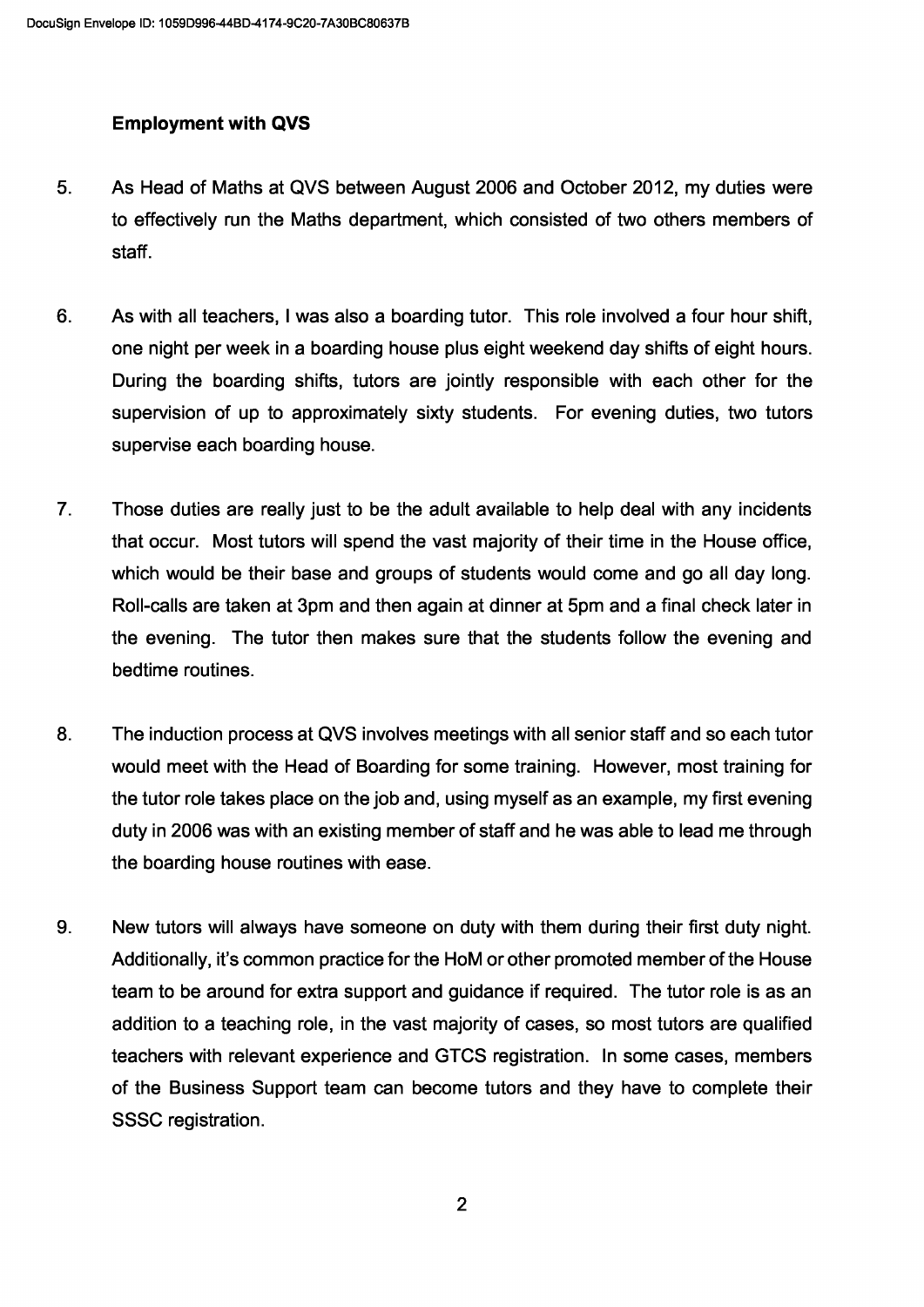- $10<sub>1</sub>$ As far as I was concerned, my GTCS registration was essential to my employment at QVS, as was my previous experience as a maths teacher and Principal Teacher of Maths.
- $11.$ There was a probationary period of a year in place at that time. I have no knowledge as to whether my referees were contacted or not. There was a security check from the Ministry of Defence (MOD) which was exceptionally detailed and I am aware that all employees have to pass this check before being employed in an MOD school.
- **CKC**  $12.$ My line manager as Head of Maths was SNR Mv liaison with my line manager was exactly what I expected and was mirrored in my experiences in the state school system at Inveralmond. I felt appropriately held to account for my actions.
- $13.$ My line manager as a boarding tutor was the Housemaster of Cunningham House at QVS, who firstly was Gordon Ross, who was in the position temporarily, and then Mike Eastham, who took up a permanent position. Again, this was as normal with plenty of meetings, information sharing and wellbeing issues openly and appropriately discussed across the whole boarding team.
- 14. As Senior Deputy Head, my line manager was the Head, Mrs Wendy Bellars. I was very much held to account for all of my actions and had weekly meetings with her in order to monitor and appraise my work. Mrs Bellars introduced a new Personal Review and Development (PRD) system prior to 2010 and I was appraised more formally every year using that, as were all staff.
- $15.$ There was no direct impact following this change in terms of child protection. In my time at QVS, there have always been robust child protection procedures, although the introduction of the PRD system perhaps made it easier for staff to request additional training if desired as training needs were part of the PRD system.
- 16. As Head, my line manager is now based in England. MOD schools as an organisation provide appropriate line management and governance of my work, while I also am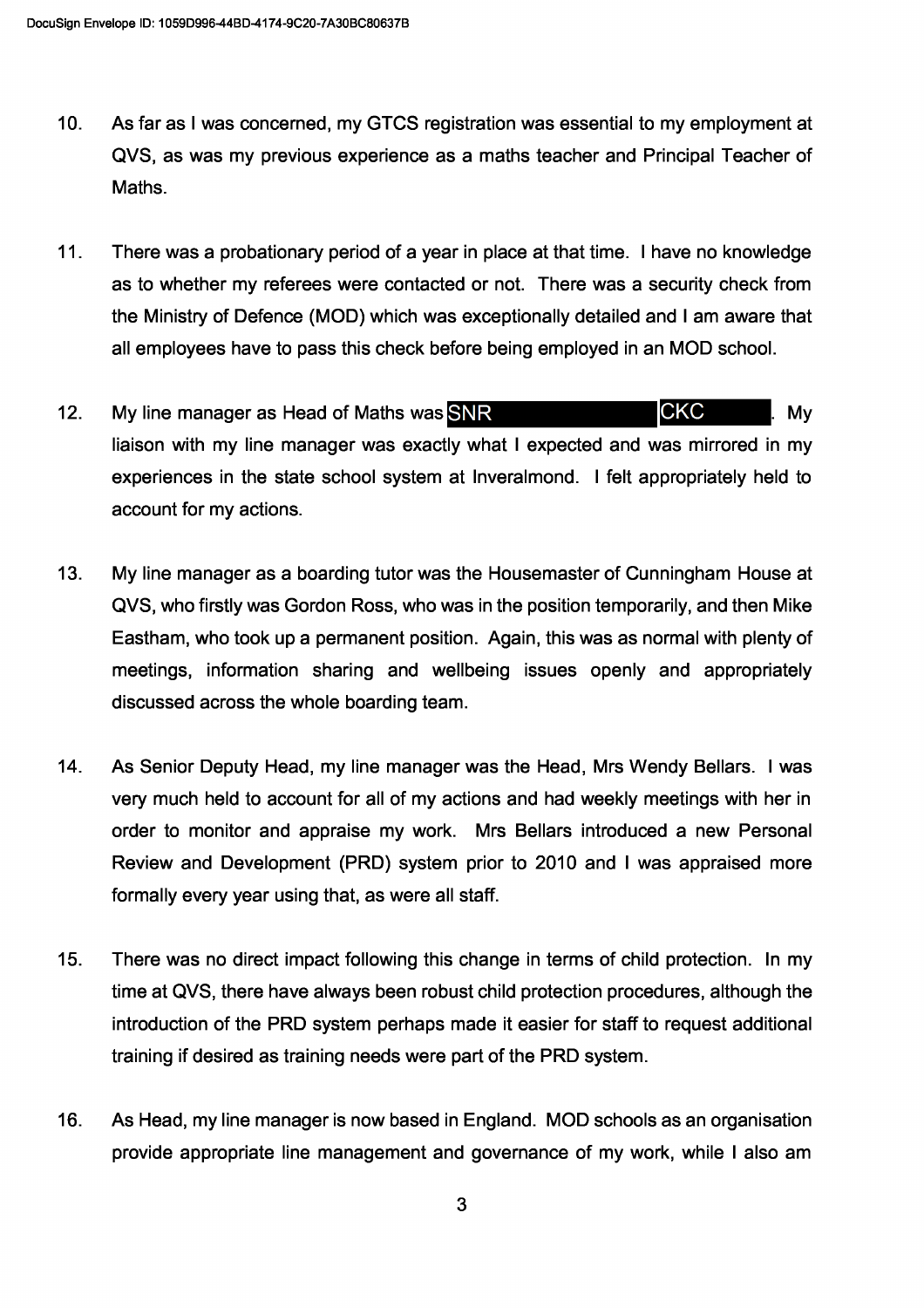answerable to Her Majesty's Commissioners (HMC) who have significant governance responsibilities for the school as representatives of the Secretary of State.

- 17. There was, and there still is, a significant induction programme for all new staff which involves individual meetings with all key personnel within the school, such as the Head, Deputy Heads, Child Protection Officer, Facilities Manager, etc.
- 18. In terms of training, there were several MOD courses I had to attend; for example, before interviewing for a Maths teacher a year after I arrived, I had to attend the MOD interviewing course. All staff were trained on mandatory components of MOD and childcare life, such as annual child protection updates and annual health and safety updates. In terms of other training opportunities, the school had a budget which was able to meet the vast majority of requested training, which was and still is great.

### **Policy**

- 19. As Head of Maths, I was not directly involved in the creation or updating of any policies in regard to residential care. There was, however, whole staff consultation on a number of policies and I took an active role in that consultation. One which stands out was just being formed as I arrived: the Deputy Head (Pupil Support) was developing a new Behaviour Management Policy and all staff were wholly involved in its creation and implementation.
- 20. When I moved into the post of Senior Deputy Head, I was responsible for all policies relating to the academic life of students, including classroom practice, prep (homework) routines and curriculum development. Now being part of the wider senior leadership team (SLT), I had more of an input into residential care policies but they continue to be the responsibility of the Deputy Head (Pastoral and Guidance) and the Deputy Head (Pupil Support).
- 21. Although my Headship did not start until 2016, which is outwith the time frame of the Inquiry, my current post gives me overall responsibility for all policies and even though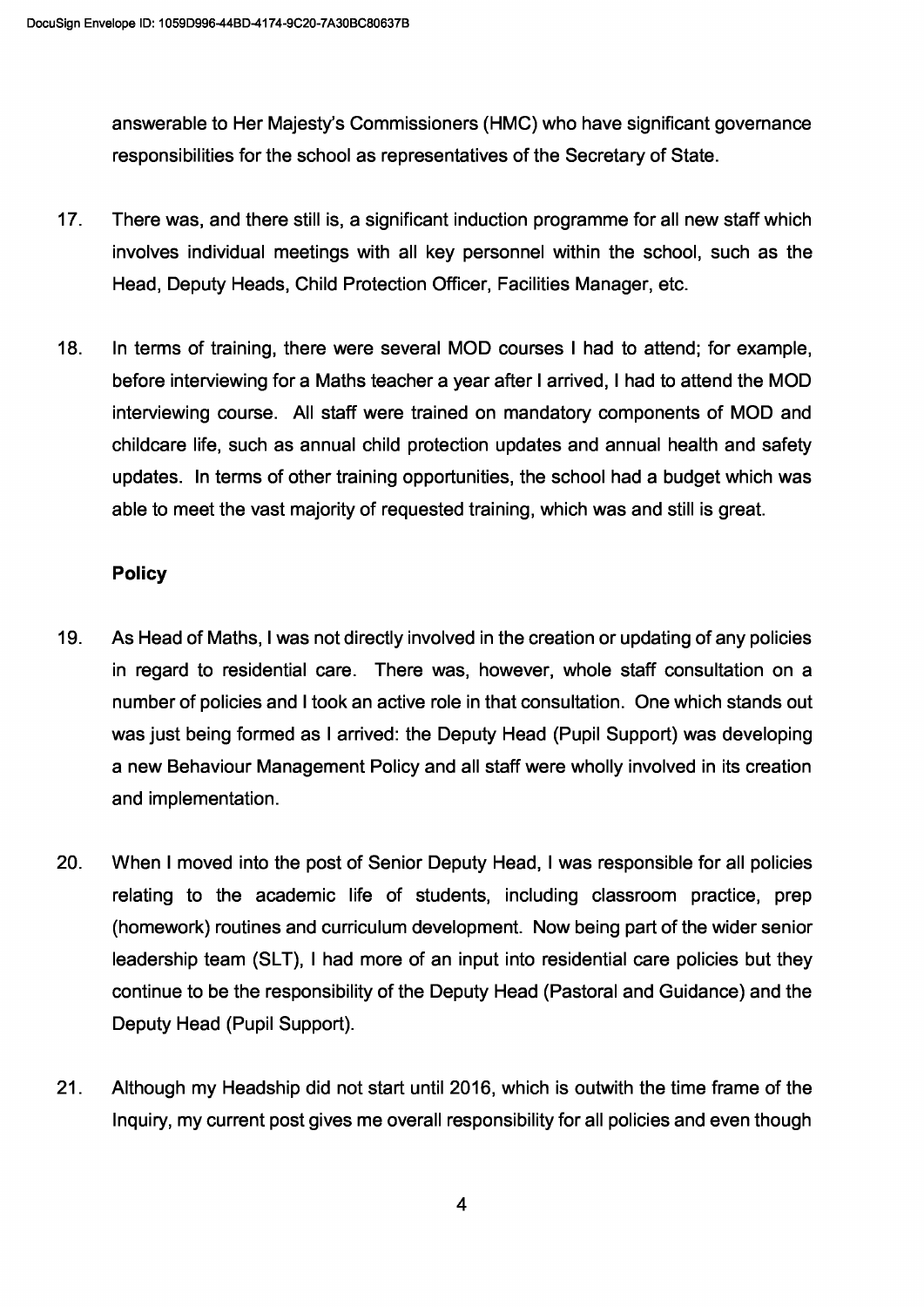many of the staff create, review and evaluate policies, as Head I take ultimate responsibility for compliance.

- 22. In my time at QVS, since 2006, there has been a general shift to more child-centred caring policies. That's not to say they weren't caring at the start of my employment; in fact, just after I started, I can recall telling anyone who would listen that QVS was the most caring establishment I had ever worked in. However, policies have been developed over the past thirteen years which put the child at the heart of what we do.
- 23. My previous experience had been in quite low-attaining schools and coming to QVS was my first experience of a high-attaining school. What struck me as different was the respect, manners and politeness exhibited by all students. It was much easier to teach in the respect that students had an ethos of hard work and clearly valued being at the school.
- 24. Of course, the biggest difference was that QVS is a boarding school and this was new to me. I soon learned that this was an advantage in terms of academic life as I was able to ask my classes to come into school in the evenings for extra learning as required. I was also struck by how quickly a 'team around the child' approach was enacted whenever a young person was upset. The school nurse or the HoM or Matron, etc., were, and still are, available to support a young person whenever they needed it. However, in terms of the day-to-day running of a school, there wasn't much difference really.
- 25. I was not aware of any previous HMiE (Her Majesty's Inspectorate of Education concerns or difficulties at QVS. The previous inspection took place before I arrived and, although I am certain there would be some learning from the inspection, as there is with every inspection in every school in the country, I was never explicitly aware of what that was. Two of my current Deputy Heads, Janette Scott-Laing and Jill Adams, both worked at QVS during the 2004/2005 HMiE inspection and may have more knowledge of what learning points there may have been.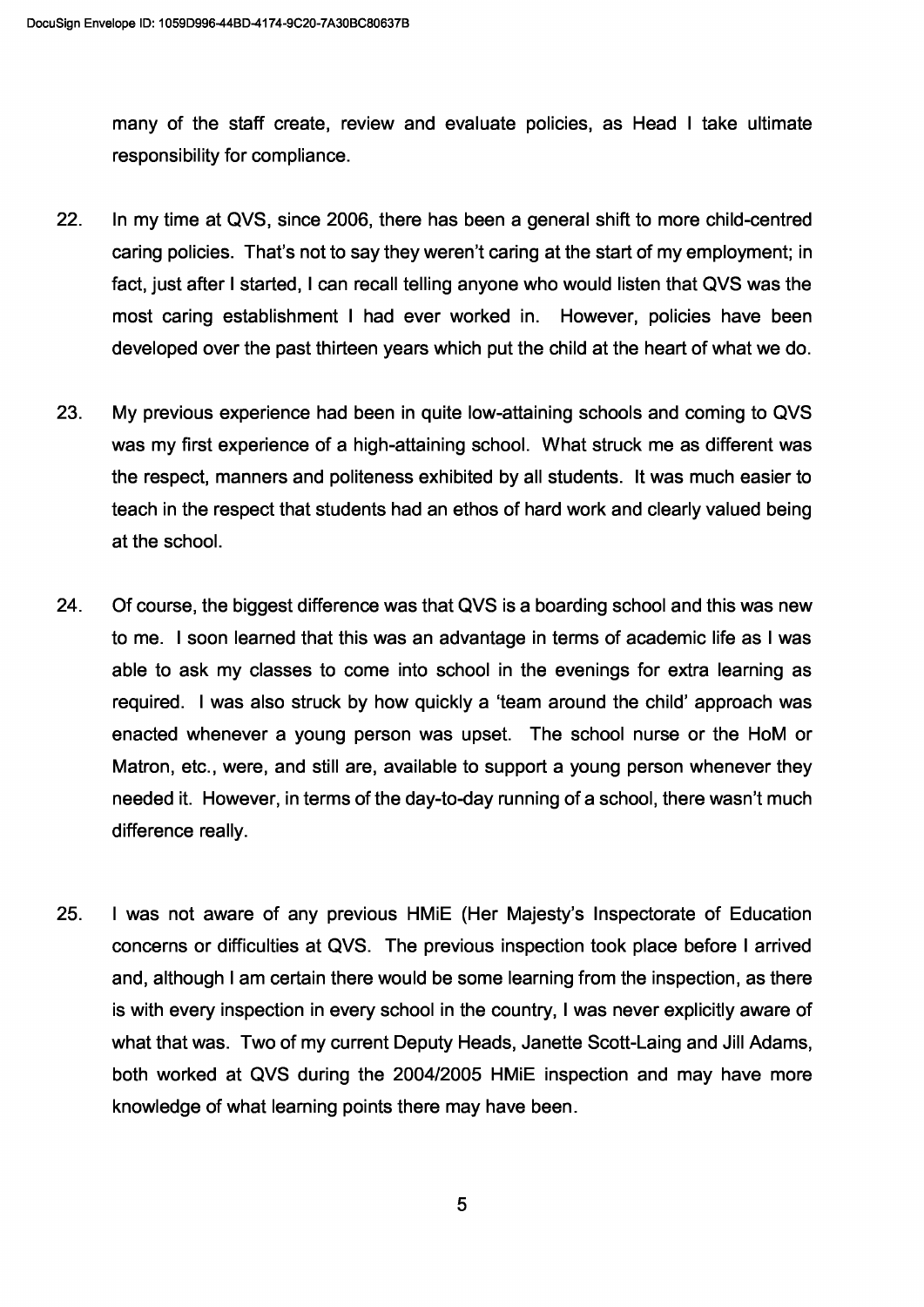- 26. Child protection and safeguarding policies follow all Scottish national guidelines and are subject to annual unannounced inspections from the Care Inspectorate. Discipline policies have developed to be a little softer, i.e. there is now more understanding of the reasons for a child's behaviour, rather than just sanctioning every child in the same way.
- 27. Policies since 2006 have given me no concern whatsoever and I've been proud to lead changes in several areas which have led to our students being given more independence and responsibility for their own actions.
- 28. It was good to see a new system of Personal Review and Development in place soon after I started at QVS. The school makes use of wider MOD policies for things like allegations, whistleblowing, disciplinary procedures etc. We have a bespoke complaints procedure and complaints and our responses are logged and again, are subject to unannounced inspections by the Care Inspectorate.

### Strategic planning

- 29. Ever since I joined the SLT in 2012, I have had significant responsibility for strategic planning and many of our policy reviews and updates, particularly those in regard to the boarding side of school and we consider any potential for abuse. Policies on visitors, parade weekends, private tuition by externals, etc., were developed, all with the key priority of reducing the chance of abuse taking place.
- 30. By way of example, every year we have our '0V Parade' which allows our ex-students (Old Victorians) to return to QVS for a parade by our current students. There are often events such as rugby and hockey matches and when I arrived in 2006, it was customary for OVs who had recently left to walk around the grounds and into boarding houses unattended.
- 31. It troubled me a little that this had been customary, however this was only during a specific '0V weekend' every year. During that weekend, it was traditional for OVs to return to QVS for a visit and for them to pop in and see staff who used to look after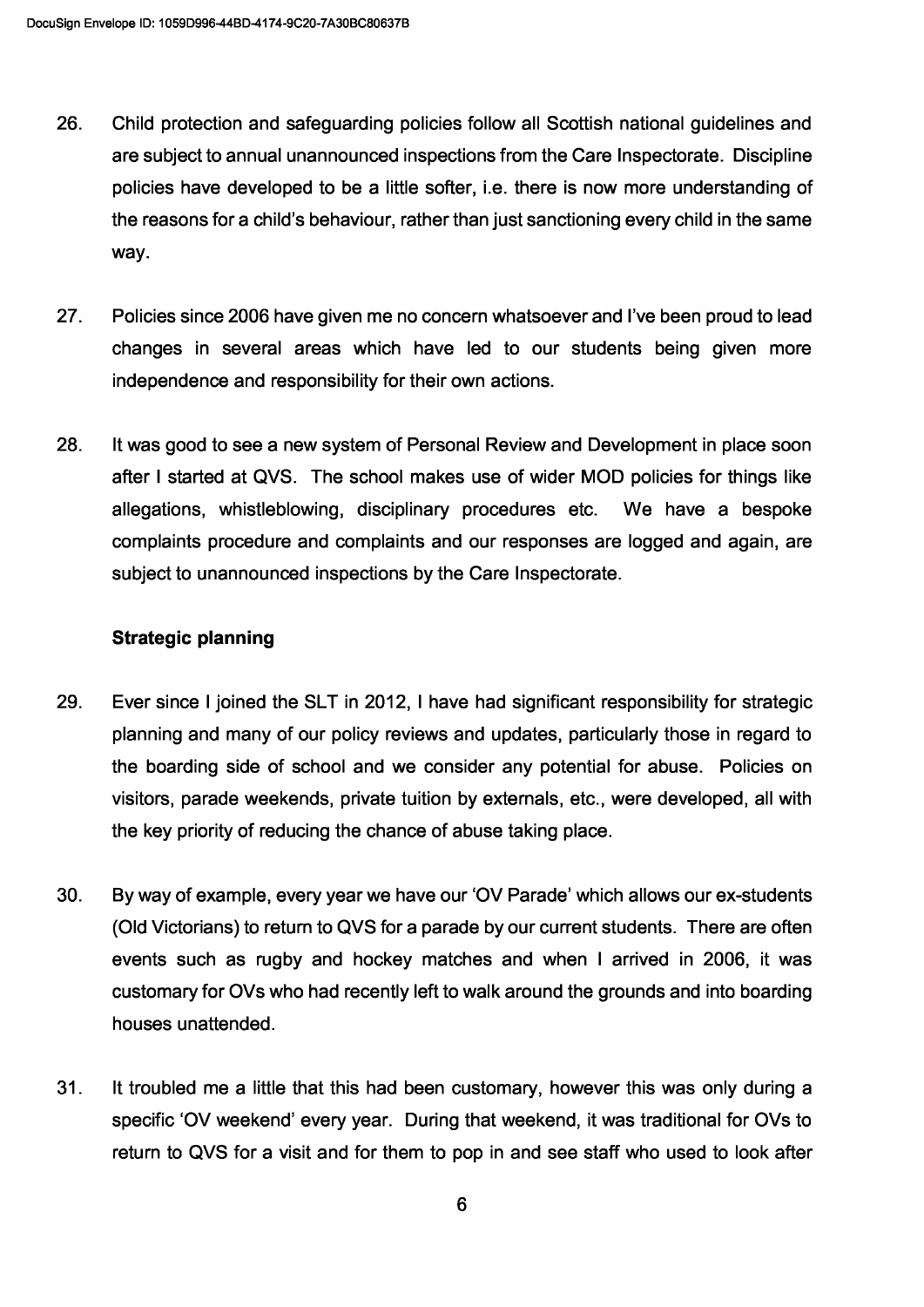them. There was nothing more sinister than that. This practice was ended quickly during the leadership of Wendy Beliars and current practice remains that all visitors around site are to be accompanied.

- 32. Very quickly, when Wendy Beliars, the new Head, arrived in January 2007, this changed. Policies were developed through staff consultation and agreement so that the possibility of abuse was minimised. Any visitor, even a student who had left school only a few months previously, had to be accompanied around the grounds and visits into boarding houses were stopped. It had been practice when I first arrived here that those OV students could drink alcohol on site during OV weekend, although not in boarding houses, but this was soon stopped, again so that the possibility of abuse could be reduced.
- 33. This only occurred on OV weekend, however I can recall I was on duty on OV weekend in 2007 and I noted a group of adults drinking cans of beers on the football pitches. I reported it to the HoM at that time and he challenged them. They immediately emptied their cans and put them in the bin. They were OVs and very respectful. However, although perhaps I am wrong, it did seem to me that they did not expect to be challenged and it was my impression from their reaction that this had previously been common practice Under my tenure as Head, we now have a 'dry school' and no alcohol is permitted at school events.
- 34. This is just one example of a policy change which reflects the bigger picture of care here over the past thirteen years. When policies are changed, it has always been standard practice in my time at QVS that all staff are fully involved in the consultation process which of course, gives greater buy-in to the new policy when it is made live.

## Other staff

35. As Head of Maths, I had line management responsibility for two maths teachers. As Senior Deputy Head, I was line manager to several Principal teachers. As Head, I am line manager to my Deputy Heads and the school business manager. In all of these posts, I have had standard managerial responsibilities. As Deputy Head, all of the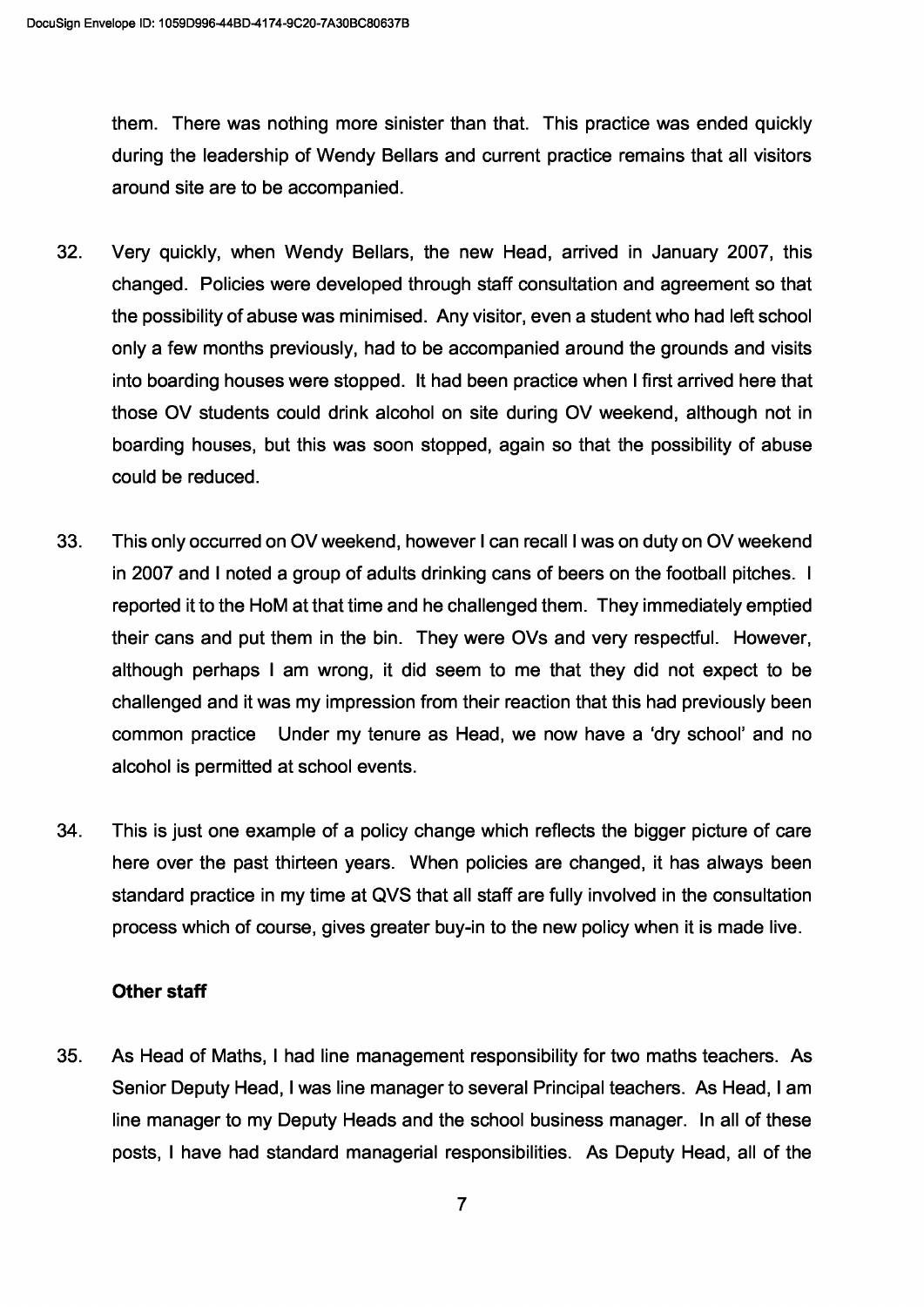teaching staff were accountable in some way to me, while as Head, all staff are in some way accountable. I find nothing of note to mention in terms of my line management responsibilities.

### Recruitment of staff

- 36. I have been involved in interviewing teaching and boarding staff since my arrival.
- 37. Recruitment policy and practice has always followed strict MOD guidelines and I have always been impressed by the rigour involved. If I am on the recruitment panel for a vacancy, I and all other panel members receive a pack with all applications and we go through a strict scoring process based on the skills and behaviours of each applicant. We then agree on who we will interview and we repeat the same process, scoring each candidate on the evidence they provide, before making a final decision.
- 38. As Head, I am on the panel for all teaching and boarding tutor posts, while the Business Support Manager leads on admin posts. Between us, we ensure that everything is correct and above board.
- 39. I have not been involved in the collation of references. This is the responsibility of our HR department at the school and the MOD recruiters, Defence Business Services (DBS). I am confident that if a reference flagged up a concern, I would be immediately informed but as yet, this has not happened.
- 40. I don't know whether referees are actually spoken to, I have not been involved in this area. What I do know is that even a temporary supply teacher has to supply four references from previous employments, including one from their most recent employment, to pass through the rigorous MOD systems, both internal here at QVS and external with DBS.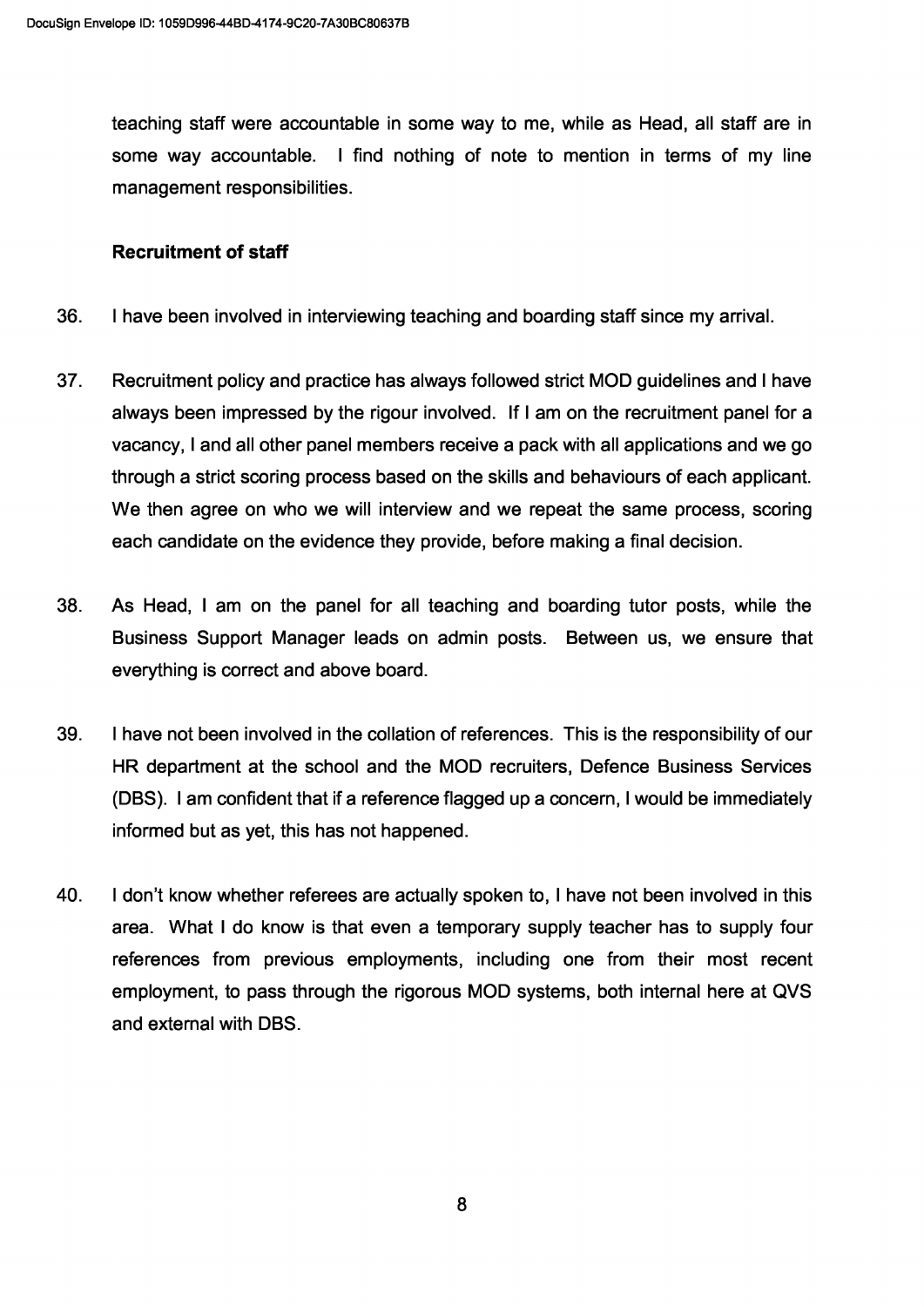# Training of staff

- 41. I have provided a range of internal training courses over the years, particularly in my roles of Deputy Head and Head.
- 42. I have been a strong supporter of 'Distributed Leadership' in a school sense and so many of my training courses are designed to enable staff to become better teachers and to be more confident in themselves as advocates of change.
- 43. Between 2016 and 2019, I completed a Master's degree in Educational Leadership. One of the main focuses of my study was to implement a system of Distributed Leadership at QVS. In academic literature, the definition of distributed leadership is often context-specific, so 'in a school sense' simply reflects what it meant to me at QVS. It means up-skilling staff in a variety of ways, building capability in the teachers and tutors, empowering them to take the lead on areas of whole-school development and providing them with autonomy. For example, one of the Principal Teachers took on the role of Numeracy Coordinator, another took the role of IT coordinator. In short, Distributed Leadership in a school sense relates to building capability in staff.
- 44. I recently ran a course for ten less experienced teachers which I called 'Into Middle Leadership'. This used Scottish Government materials, adapted to be bespoke to our boarding environment, and was a series of workshops aimed at developing the skills of those less experienced staff to enable them to become good middle leaders or better leaders within their classrooms.
- 45. As a further example, following a safeguarding issue involving a member of our staff in 2019, which led to criminal charges and a dismissal, I recently led a session on effective safeguarding and how to anonymously, if desired, and safely report any concerns a member of staff might have about the behaviour of others. I wouldn't say that there were any flaws in the previous system but after every significant event, I firmly believe that a review of the event should take place and any 'lesson learned' should be acted upon.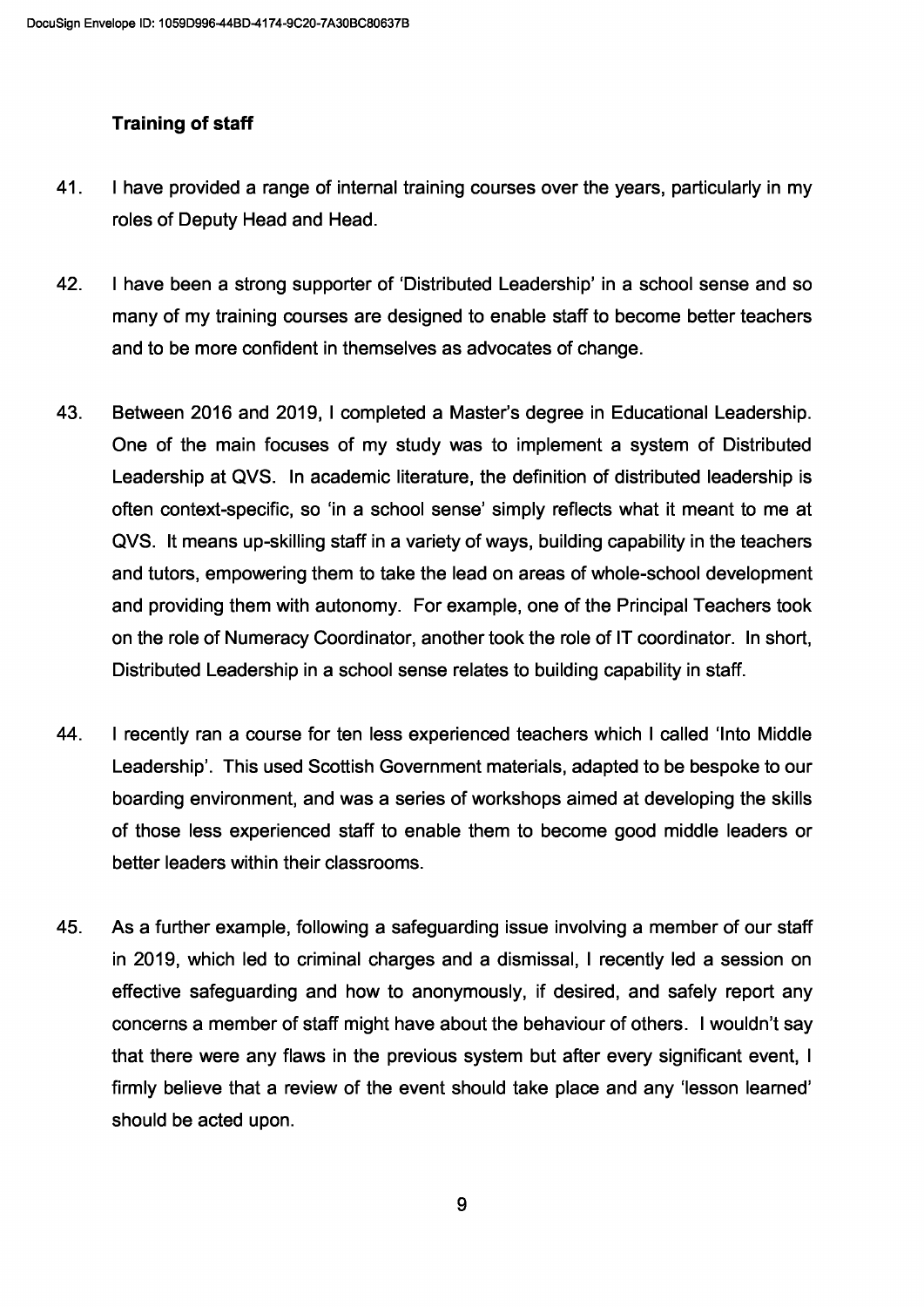- 46. One lesson learned from the 2019 incident was that there was no internal policy in place to allow staff to quickly raise any concerns about the behaviour of another member of staff, in a safeguarding context. It was always possible to raise concerns using existing MOD systems but I, and my team, felt that we could develop a protocol which would allow staff to safely and anonymously, if desired, report a concern about another member of staff quickly and efficiently. I was very careful to word this protocol correctly and had a whole-staff meeting to agree upon its implementation. Staff accepted this new routine and a new 'button' was placed on our intranet homepage to allow staff to raise concerns.
- 47. I have nothing but positives to say about training and personal development at QVS since 2006. The training budget has been more than adequate and the MOD as an organisation as a whole genuinely support the training needs of their staff. In practice, this essentially means that if a member of staff either wishes to, or is recommended to, go on a certain course, it is highly likely to be financed and agreed. All staff then fill in evaluations on their training and, if appropriate, can disseminate it to the rest of their peers.

## Supervision/staff appraisal/staff evaluation

- 48. I am responsible for the Professional Review and Development (PRD) reviews of those who I line manage, the three Deputy Heads and the School Business Manager.
- 49. Every member of staff sets a number of objectives for the year. The line manager holds a mid-year review and an end of year review to discuss progress with those targets and to set targets for the next year. This reflects current practice within Scottish Education and also meets MOD policy requirements on annual reviews.
- 50. The MOD has very strong and robust procedures for managing poor performance. They are very supportive of staff but also provide clear timelines for actions and improvements. I have used those policies when dealing with staff, both as part of their appraisal process and when circumstances require it. This enables the school to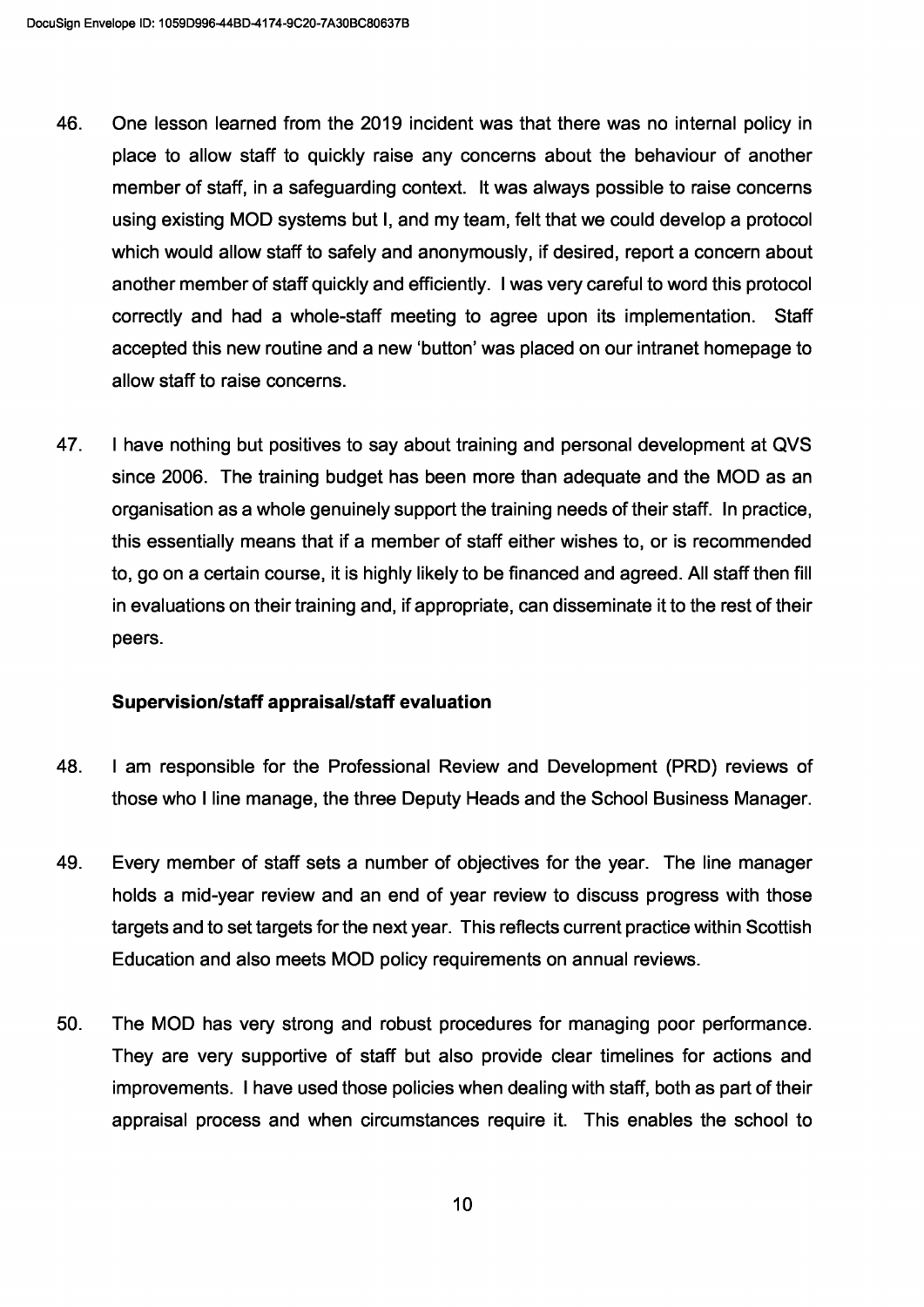support staff who require additional support while also providing a structured set of procedures to deal with staff who are not meeting our high standards.

### Living arrangements

- 51. From 2006 to 2008, I lived in private accommodation on site at QVS. From 2008 to 2010, I lived in Paisley. From 2010 to 2012, I was back in private accommodation on site. Since 2012 I have lived in a private house on-site as this is now a requirement of the job. My living arrangements have always been separate from the students.
- 52. The four senior leaders have to live on site and housing is provided for this purpose. Several other members of staff voluntarily live on 'The Green', which is in an out-ofbounds area of the campus. Housemasters and Housemistresses, Deputy Housemasters and Deputy Housemistresses and Matrons all live in each boarding house. This means that there are three live-in staff attached to each boarding house.
- 53. All boarding tutors have access to the children's residential areas. This remains the case although, as you would expect, we have protocols for anyone entering a students' room.

## Culture within Queen Victoria School

- 54. QVS is the most caring establishment I have ever worked in. The culture is one which promotes fairness, equity, respect and excellence. This has been the case since 2006.
- 55. The practice of 'fagging', which is a term I am only now familiar with, did not exist.

## Discipline and punishment

56. All teachers and boarding tutors have some responsibility for discipline and sanctions although the tone of those sanctions is always set strategically by the SLT. Since my time here, all students, parents and teachers have been involved in the creation of the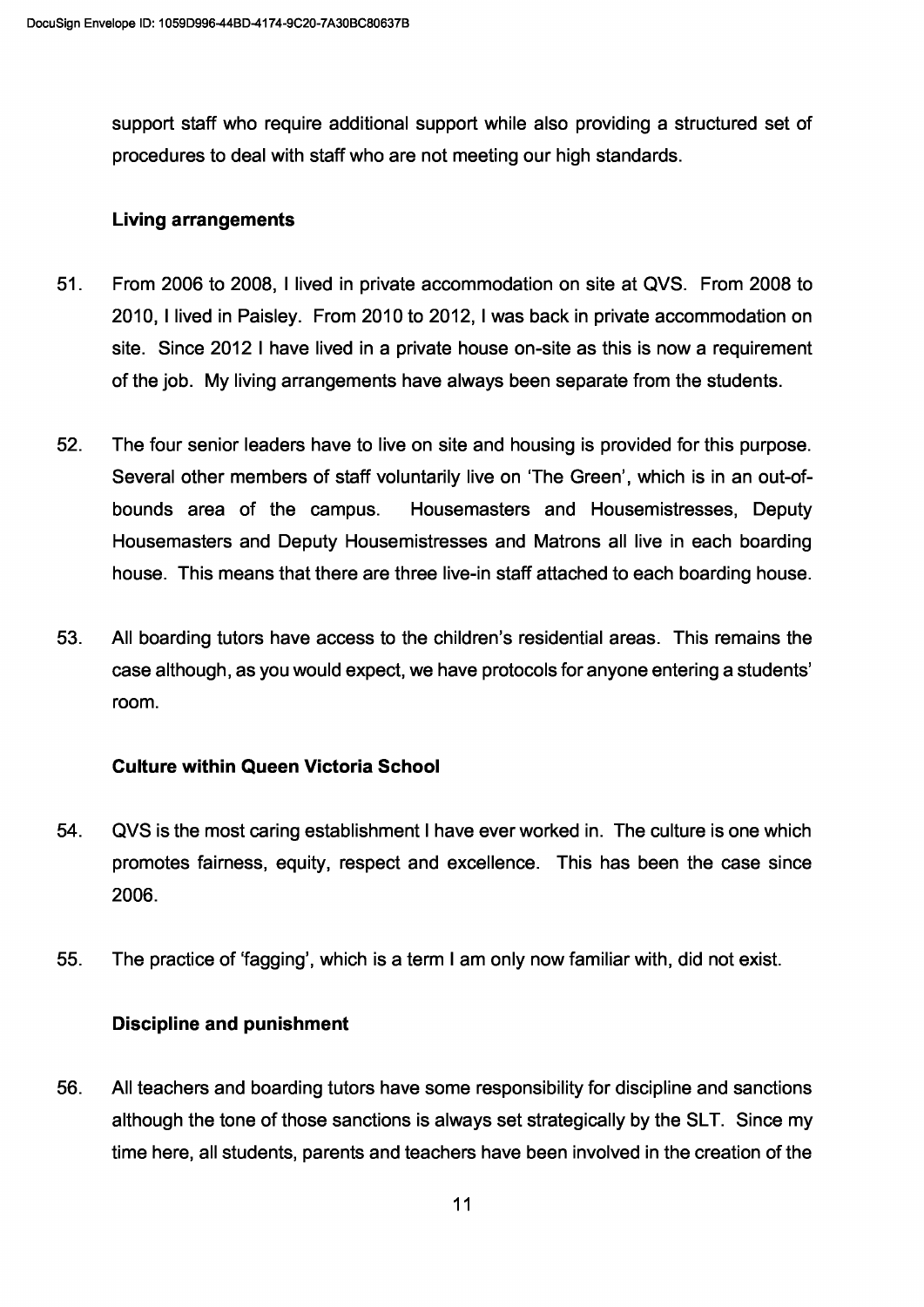Behaviour Management Policy in relation to discipline and punishment and have bought into its content. In reality, it is often the Deputy Heads and myself as Head who decide on and issue sanctions for misbehaviour.

- 57. The Behaviour Management Guidelines have always been in place in my time here. In my role as Deputy Head and now as Head, I have pushed for more inclusive discipline policies, reducing the use of sanctions such as suspensions and exclusions and introducing more restorative procedures.
- 58. All discipline records are kept in a child's chronology, in line with 'Getting it Right for Every Child' (GIRFEC). Every pupil has an individual file and all discipline issues and sanctions are included in that file. We have recently moved to making this an electronic record.
- 59. Senior students have only ever had one possible sanction they can issue in my time here and that is that prefects can put a student 'on a day' which basically entails the student helping out by doing extra duties at mealtimes and having to attend meals in uniform. This is overseen by Senior staff and students can appeal the decision either to me or other senior members of staff.
- 60. It is a very transparent system and when I read out the names of those 'on a day', I always ask them to come and see me if they think they have been treated unfairly, which often means I speak to the senior students involved and we come to an agreement as to whether the sanction should stand or not.
- 61. Senior pupils also have a role to play in boarding houses. A number of house prefects help with house routines and support younger students in following those routines. This is carefully monitored by both promoted house staff and boarding tutors.

## Day-to-day running of the school

62. In terms of the practicalities of day-to-day life, as a boarding tutor my duty night involved ensuring all evening and bedtime timings were being followed. As Deputy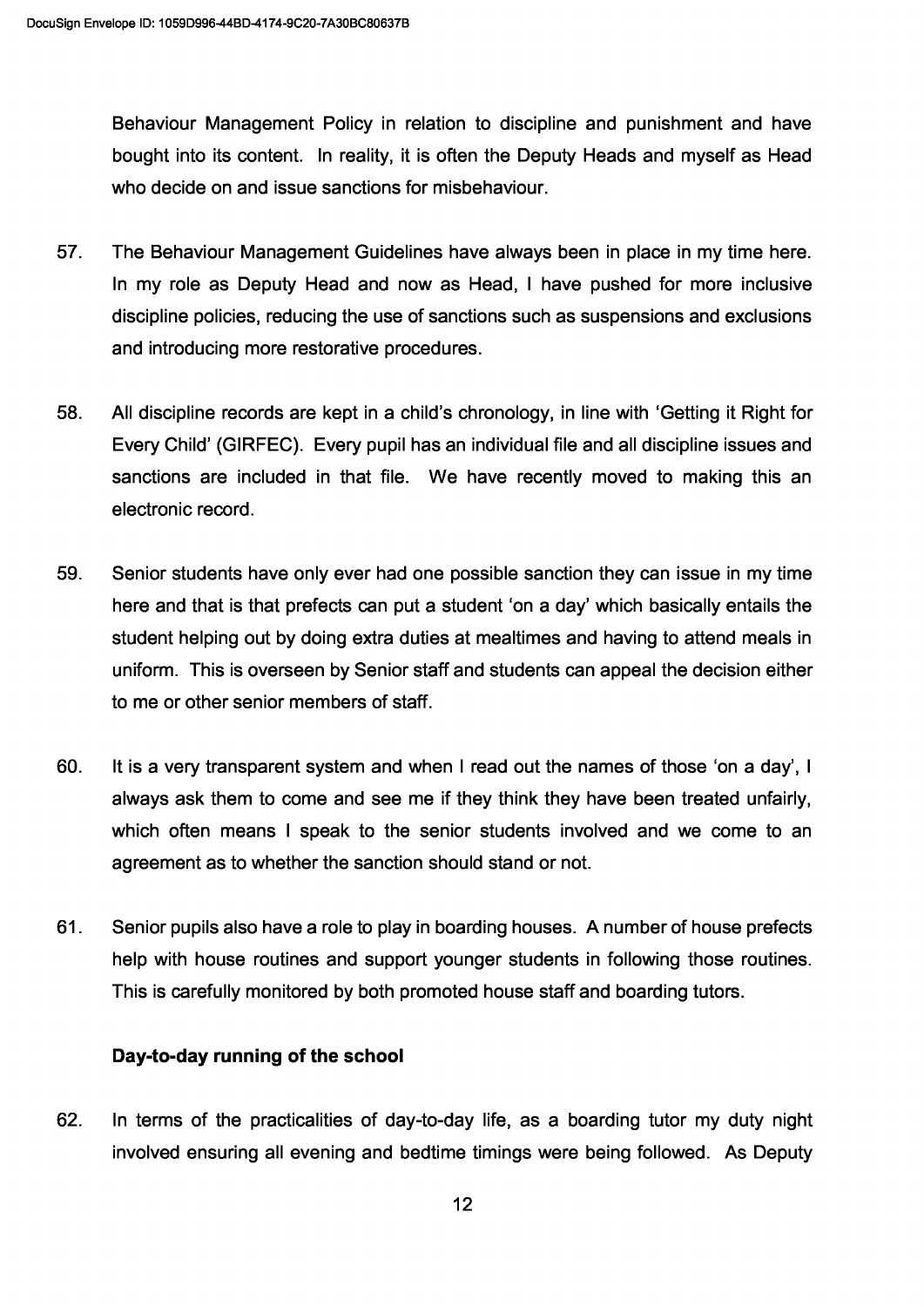Head and now as Head, I have little practical involvement in the day-to-day life of students although as part of my SLT duties, I am required to step in and support students in emergency or urgent situations.

- 63. I do give daily talks to the students at chapel every morning and continue to have teaching responsibilities. It is, of course, ultimately my responsibility to ensure that the day-to-day running of the school is done with the care of our students as our top priority and the Senior Leadership Team ensure that all procedures and protocols for day-today life are fair and safe.
- 64. In practice, the evening duty is just to ensure that students are on their beds and have lights out at the required time. This would involve knocking on room doors, asking for permission to enter and confirming lights were out. The school has always had a clear protocol for such actions during my time here.
- 65. Nowadays, as Head, I am often required to take the lead on situations where a young person is at risk, for example, self-harming, suicidal thoughts, allegations against others. This involves long interview processes, contacting parents, the police, as necessary, and ensuring the young person feels safe and secure.
- 66. I am as confident as I can be that if any child was being abused or ill-treated, it would have come to light at or around the time it was occurring. I do however understand that some people simply do not report abuse when it occurs so I can never give a castiron guarantee that abuse will be uncovered at the time it occurs.
- 67. What I can guarantee is that during my time here at QVS, there have been procedures, policies and protocols in place which provide anyone who is suffering abuse the chance to report it safely and that disclosures have been made directly to me due to those procedures, policies and protocols being in place.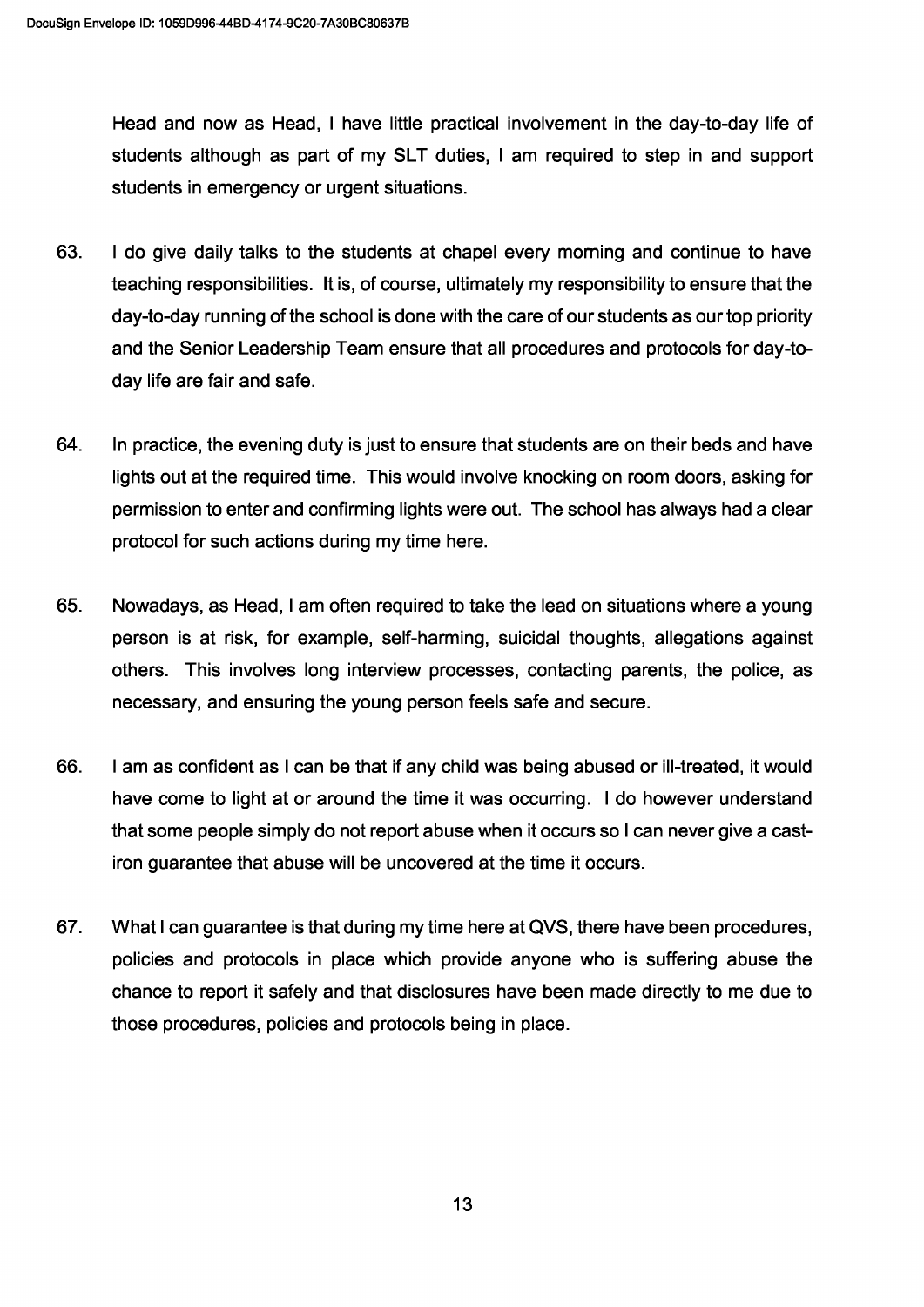## Concerns about the school

- 68. In my time of employment, QVS was never the subject of concern, in school or to any external body or agency, or any other person, because of the way in which children and young people in the school were treated. However, I believe the inspection of the school by HMiE in 2004/2005 was problematic.
- 69. I am wary of commenting on this inspection as I do not know the facts and I do not know enough about the nature of the concerns, any individuals who were the subject of concern, and the school's response. I could report what I had heard but this would be rumour and hearsay and therefore unfair on those involved. It may be that two of my current Deputy Heads, Janette Scott-Laing and Jill Adams, who both worked at QVS during that time, may know what those problems were.
- 70. Similarly, I do not know the extent to which the parents of the children were made aware of such concerns, nor who had responsibility for reporting to the parents.

## Reporting of complaints/concerns

- 71. Members of the QVS community have always been able to make a complaint and those complaints have been logged. As previously mentioned, the complaints log is accessed by the Care Inspectorate. Details of how to complain are part of the 'Boarding School Arrangements' which were sent to all parents on an annual basis. Since I became Head in 2016, the complaints procedure has been modernised and updated and still forms part of those arrangements.
- 72. The basic process for a complaint since 2006 has been that the parent/student makes a complaint and then all parties involved are interviewed. In my experience, senior staff have never shied away from being direct about complaints and those who have been subject to a complaint have understood and respected that directness. Once a conclusion is reached, it is communicated to all parties and recorded in the complaints log.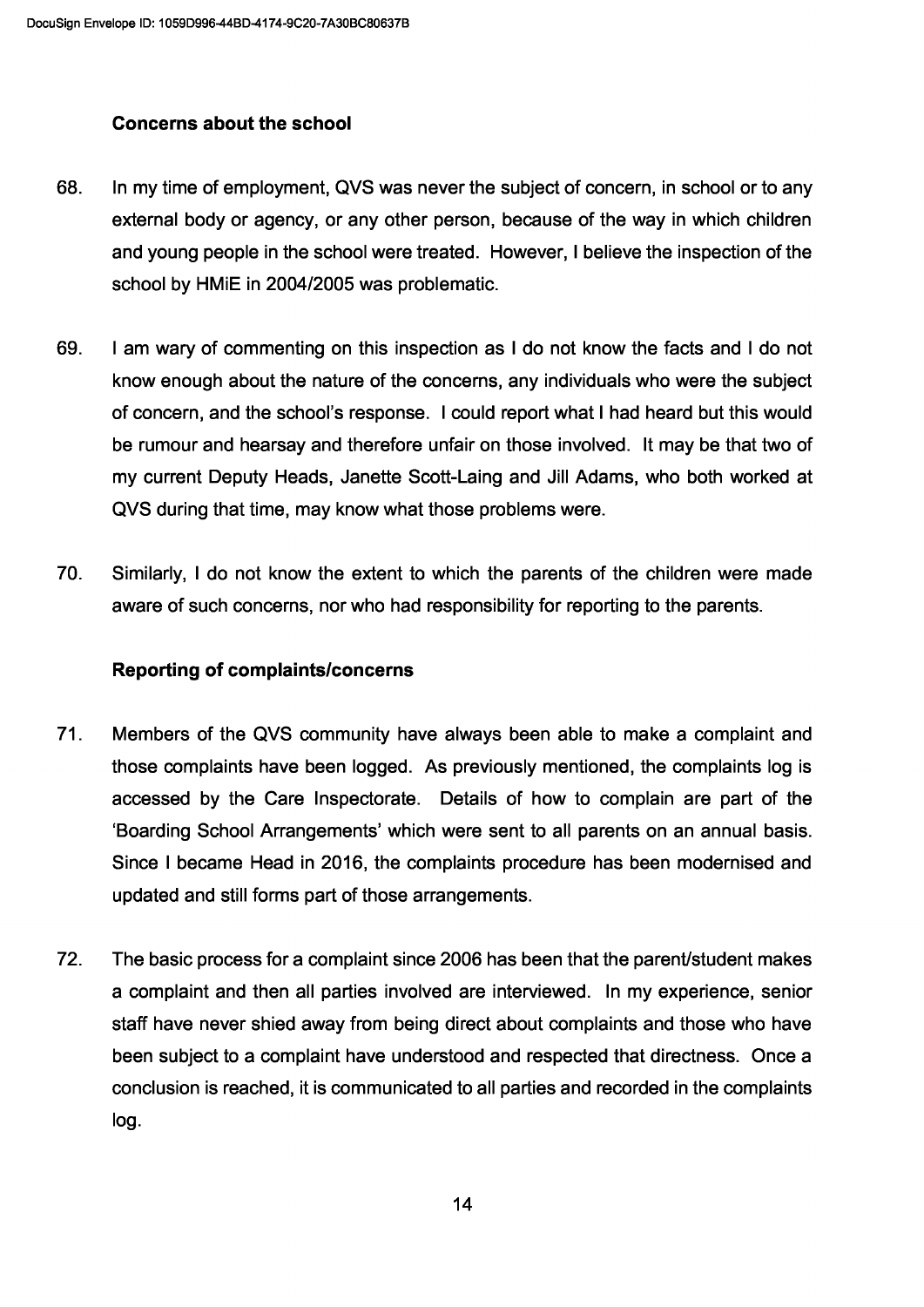- 73. It is common for many parents and children to bypass the official complaints policy and complain directly to senior staff via email.
- 74. Complaints, whether formal or informal, are recorded in the complaints log which is then subject to scrutiny from the Care Inspectorate.

## Trusted adult/confidante

- 75. In my time here at QVS, all young people have been able to personally identify a trusted member of staff to whom they could go to share their thoughts and address concerns whenever the need arises. The member of staff then becomes part of the formal Intervention Planning Meeting (IPM) processes and is named as part of our formal support plan for that child.
- 76. When a young person arrives at QVS, they develop a series of trusted relationships with a variety of people. Firstly, they have the promoted House team: the HoM, Deputy HoM and Assistant HoM. The House matron is a live-in post and there are two tutors on duty every night from 6pm to 10pm. They work with a variety of teachers every day and they have contact with school nurses and other staff such as Housekeepers.
- 77. Within the first few weeks, it is normal for a young person to have identified the best person for them to talk to if they are distressed, upset or worried. The choice of adult lies with the child and we would never ask a child to confide in someone they did not trust. If we become aware of a significant event in the life of a young person where they may need someone to talk to, we ask the child to identify that person and that person becomes part of the child's wellbeing plan.
- 78. The vast majority of students also see and communicate with their parents regularly. A member of House staff is on duty at all times, twenty-four hours a day, and a member of the senior team is available every day, twenty-four hours a day, to offer support when needed.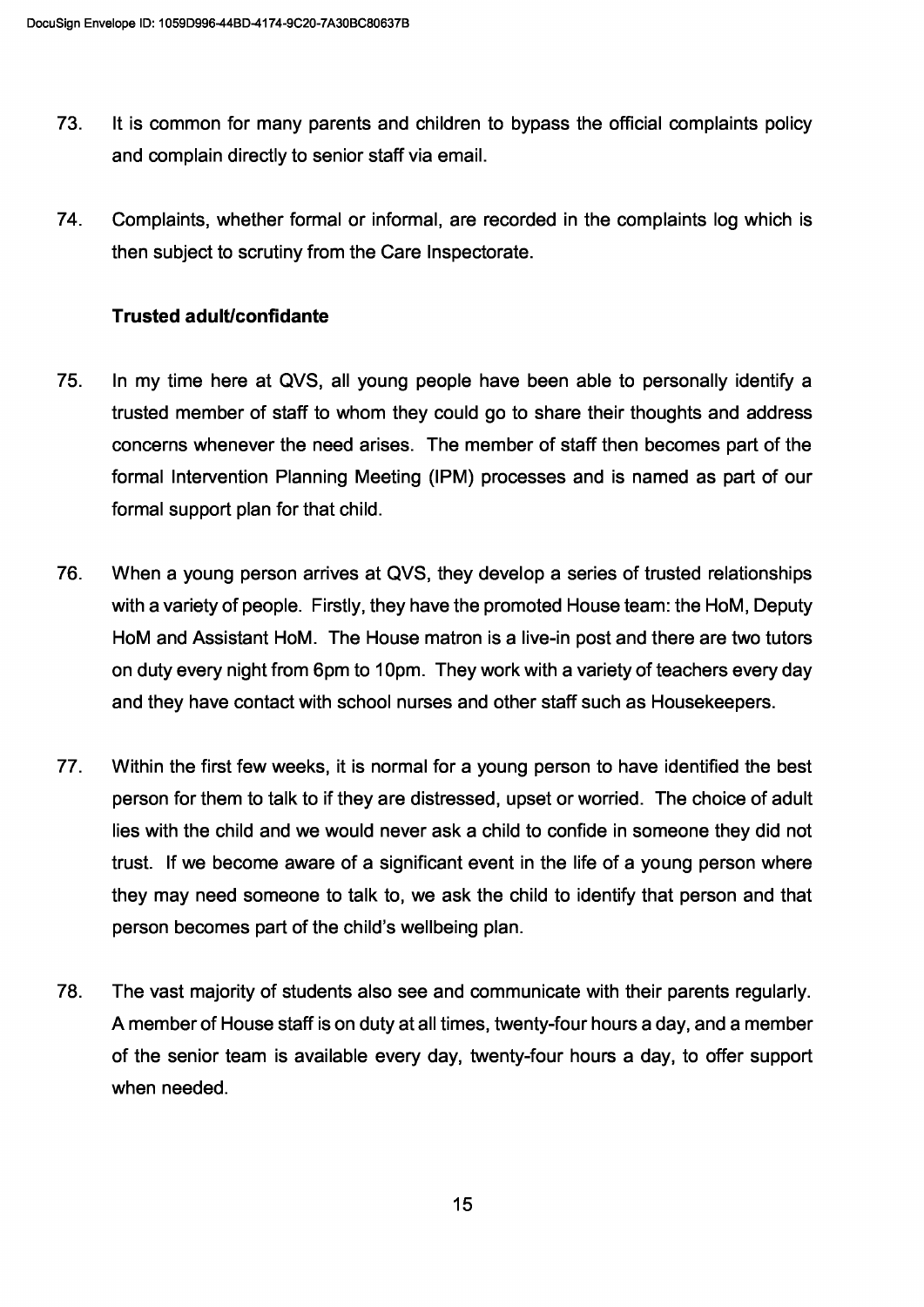- 79. This practice has not really changed to any extent since 2006. If there were any changes, it would be that we remind students more often now that if anything makes them uncomfortable, they should report it.
- 80. In my experience as Deputy Head and Head, children have made a number of disclosures both to me and other members of staff. The culture within the school allows children the freedom to report matters in this way safely and securely. It is often the case that other young people make reports on behalf of their friends to safeguard them from risky behaviour, which is fantastic.

#### Abuse

- 81. "Abuse" is clearly defined in our Child Protection Policy and I have provided a copy of that policy to the Inquiry.
- 82. During my employment, abuse has been understood to be absolutely anything that could potentially cause danger to a child. Our annual Child Protection update and regular Safeguarding updates have underlined a variety of different types of abuse, including neglect, emotional, physical, etc., and where young people are most likely to experience abuse.
- 83. All staff have been trained on what to look out for to recognise abuse, changes in mood etc., and have been given an understanding of the fact that abuse can occur literally anywhere, including in the home, the school, online, in the community, etc.
- 84. All staff must undertake this training on child protection and safeguarding regularly, on an annual basis, at which time the definition is communicated and explained to them.
- 85. In my period of employment, I have always had annual child protection training. In more recent years, from 2012 onwards, I would suggest the level and importance attached to this training has increased and that the training and actions which result from such training have become a very high priority for all staff, including myself.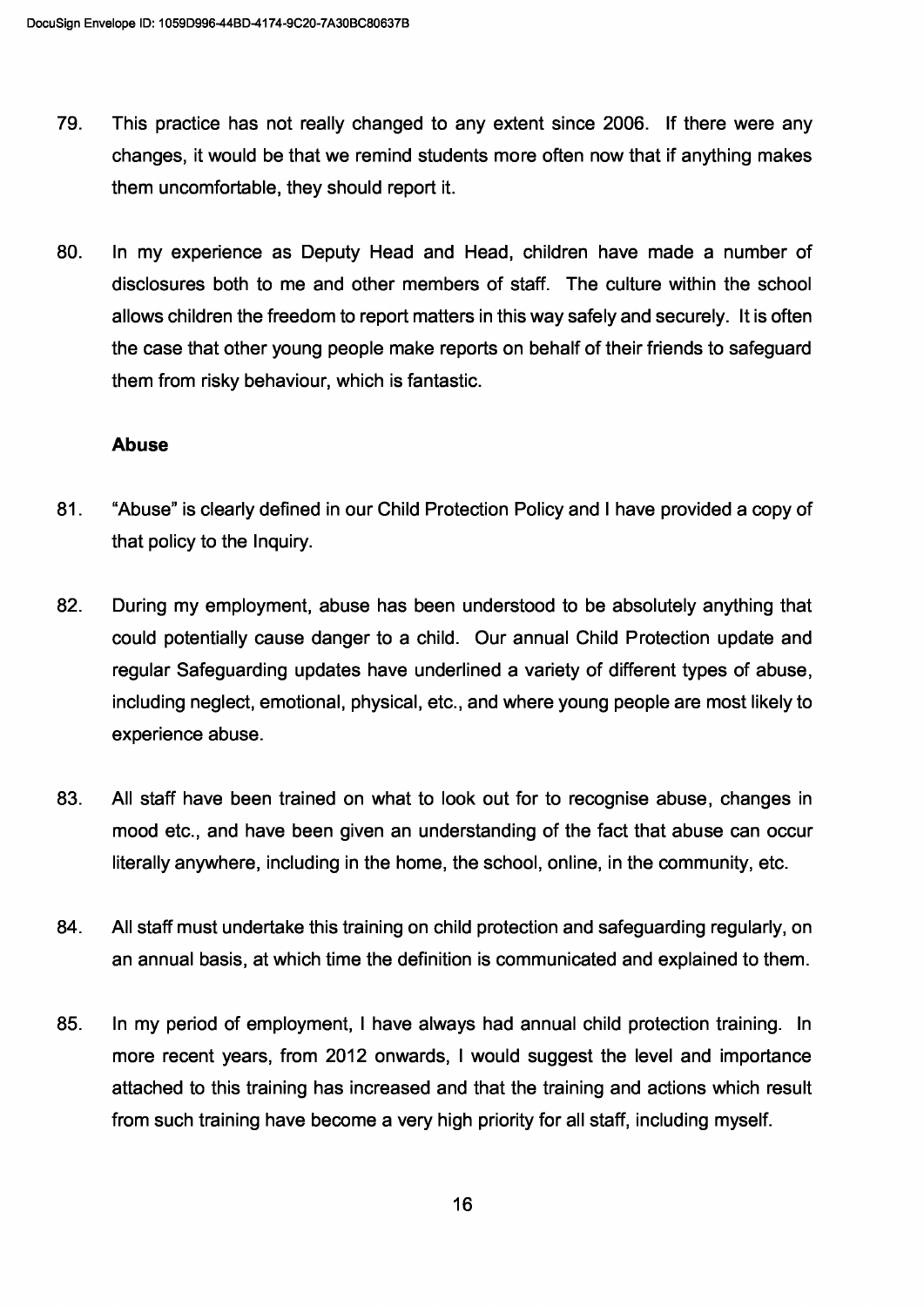## Child protection arrangements

- 86. Child protection training is delivered to all staff annually and must be from an external expert every three years, which is the case here. In addition, all members of the SLT and all Housemasters are now directed to complete full external child protection training.
- 87. There are also several 'ad hoc' internal training opportunities whenever we as SLT feel it necessary to remind staff of protocols and safeguarding strategies. Child protection and safeguarding are a school priority. An example of this is when a student raises an issue when completing their annual questionnaire on boarding life, which is a key element of 'student voice' that we use to make sure we get things right. If the issue is a generalised comment on, for example, privacy within boarding rooms, we would get the staff together and remind them of our clear protocols on entering rooms, i.e. knock, announce who you are and ask permission to enter.
- 88. Part of our annual child protection training is on how to respond to and report abuse which has been disclosed. We have a child protection coordinator, who is the Deputy Head Pastoral and Guidance and a deputy CP coordinator, who is the Deputy Head Pupil Support. If they are not around, staff can pass on any disclosures to me.
- 89. As previously stated, students also have a 'go-to' member of staff and they often feel more comfortable making any disclosure to that member of staff, who immediately passes it on to the Child Protection team detailed above. Our default response is to then contact the police immediately if the disclosure meets our definition of abuse or is a clear breach of law.
- 90. No autonomy, including discretion, is given to staff, including managerial staff, in relation to these matters. Staff must pass on all concerns raised to the CP coordinator or a member of SLT.
- 91. The annual training mentioned takes place to ensure that all staff are aware of all rules, regulations and law in relation to abuse.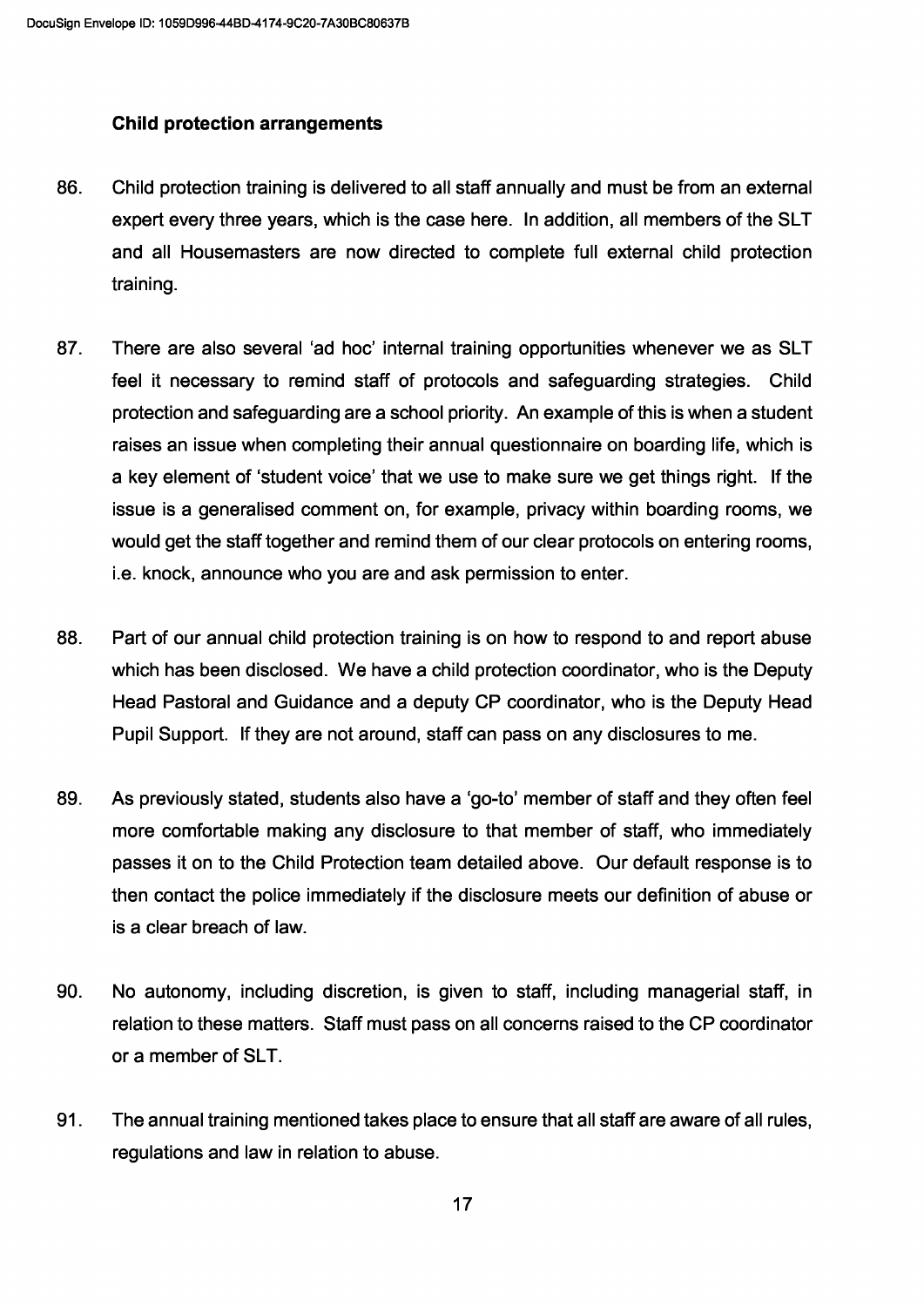92. When I started as PT Maths in 2006, I was struck by how well the Child Protection system worked within QVS. The Child Protection Coordinator was very clear on process and protocols from my induction meeting onwards. When I joined the SLT in 2012, I became part of that system and ensured I was trained in Child Protection. In my experience, the system works really well: a child makes a disclosure and a system kicks in to ensure that police, parents, other pupils, social services, etc., are fully involved in any investigation which is necessary.

### External monitoring

- 93. Since 2006, we have been the subject of a number of unannounced Care Inspectorate visits and a Quality Improvement visit in 2012 by HMiE. We also have an annual visit from our Link HMiE, which tends to take place around May every year. We also have timetabled visits from our board, the HMC, and have quality assurance visits from our employers, the Directorate Children and Young People (DCYP), representing the MOD.
- 94. The Care Inspectorate and HMiE often speak to groups of children. I am not aware of any individual meetings. This is also the case for DCYP staff: they speak to groups of children only. Members of HMC are never alone with children.
- 95. Staff are not required to attend group student meetings with HMiE, DCYP or the Care Inspectorate. We have a policy of having staff present for all other visitors.
- 96. HMiE, DCYP and the Care Inspectorate did speak with me on the occasions they have visited and I received feedback from those visits.

#### Record keeping

97. Working for the MOD, the school is subject to rigorous record keeping procedures. In my time of employment, all incidents which are categorised as abuse are fully recorded and filed; this includes notes of the initial disclosure, interview notes, police or social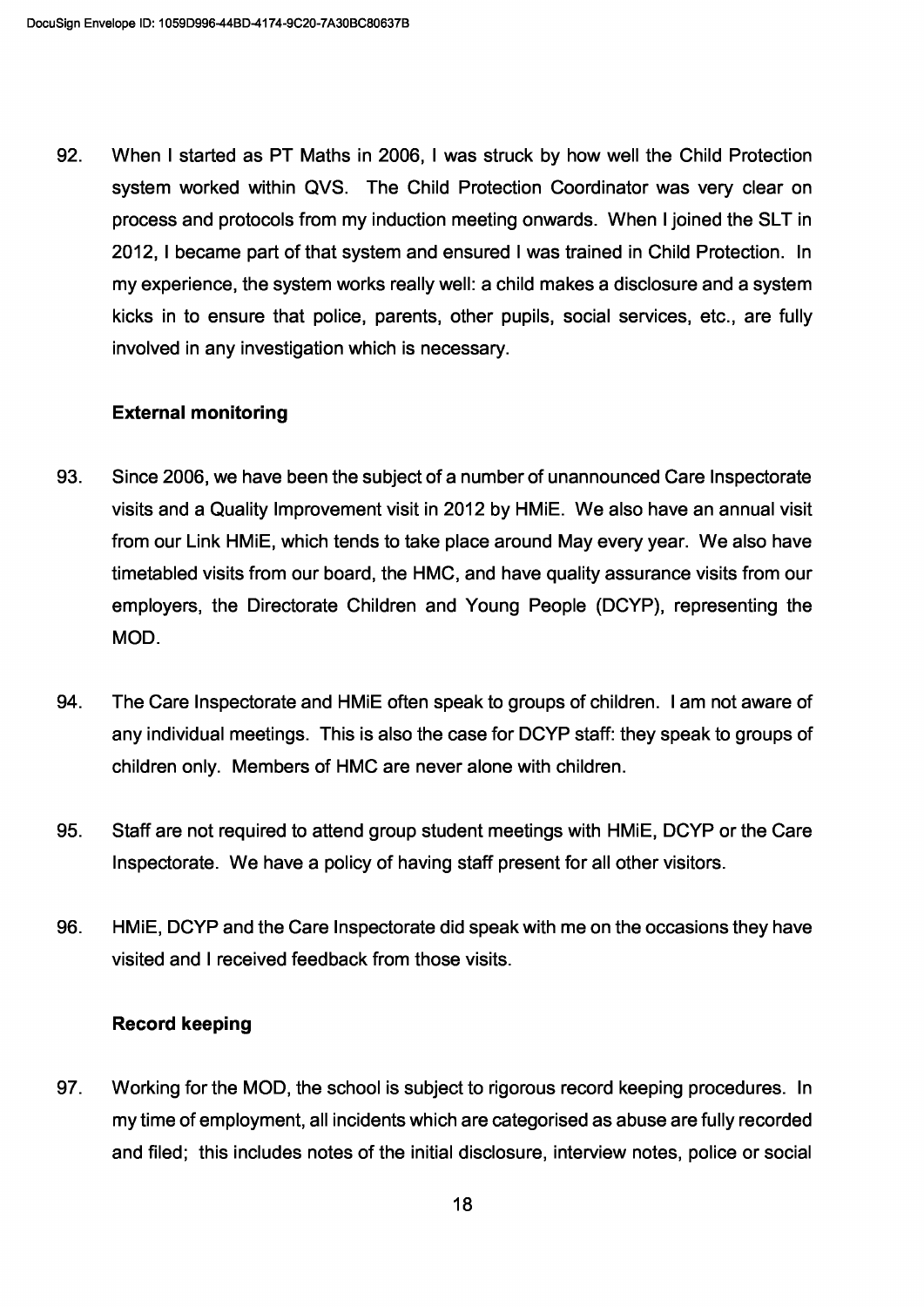services involvement and the final conclusion. In instances of child protection, this is fully summarised in a child protection incident log which is open and fully accessible to all regulatory bodies such as the Care Inspectorate and HMiE.

- 98. We also stick very carefully to MOD policies and protocols when dealing with incidents as there is an understanding that, if a member of staff is involved, we would be enacting MOD performance management or misconduct proceedings. Those proceedings are very much 'set in stone' by policy and procedure.
- 99. In our archives, we have records for students going all the way back to the 1960s and those records often contain details of any allegations of abuse and the resulting actions.
- 100. The only historical information I can comment on is the files I have seen which relate to this inquiry. Files from the 1960s/1970s are sparse and potentially justifiably so: we really shouldn't have personal records stretching that far back. Files from around 2000 onwards have a wealth of information contained in them which details incidents and responses to them. I would be confident that files stored in the school for this latter period would allow the inquiry to see the detail and response to any claim of abuse.

## Investigations into abuse — personal involvement

- 101. I have been involved in several investigations into abuse, however all fall outwith the dates relating to this Inquiry, i.e. they have been since 2014.
- 102. I will summarise a recent incident in which I led the investigation to illustrate the processes and protocols that, to my knowledge, have been in place since I started my own employment in 2006.
- 103. A student disclosed to me in February 2019 that she had been the subject of abuse from a member of staff. Following the allegations and along with a note-taker, I interviewed and immediately suspended the member of staff, phoned the police on behalf of the student and alerted her parents.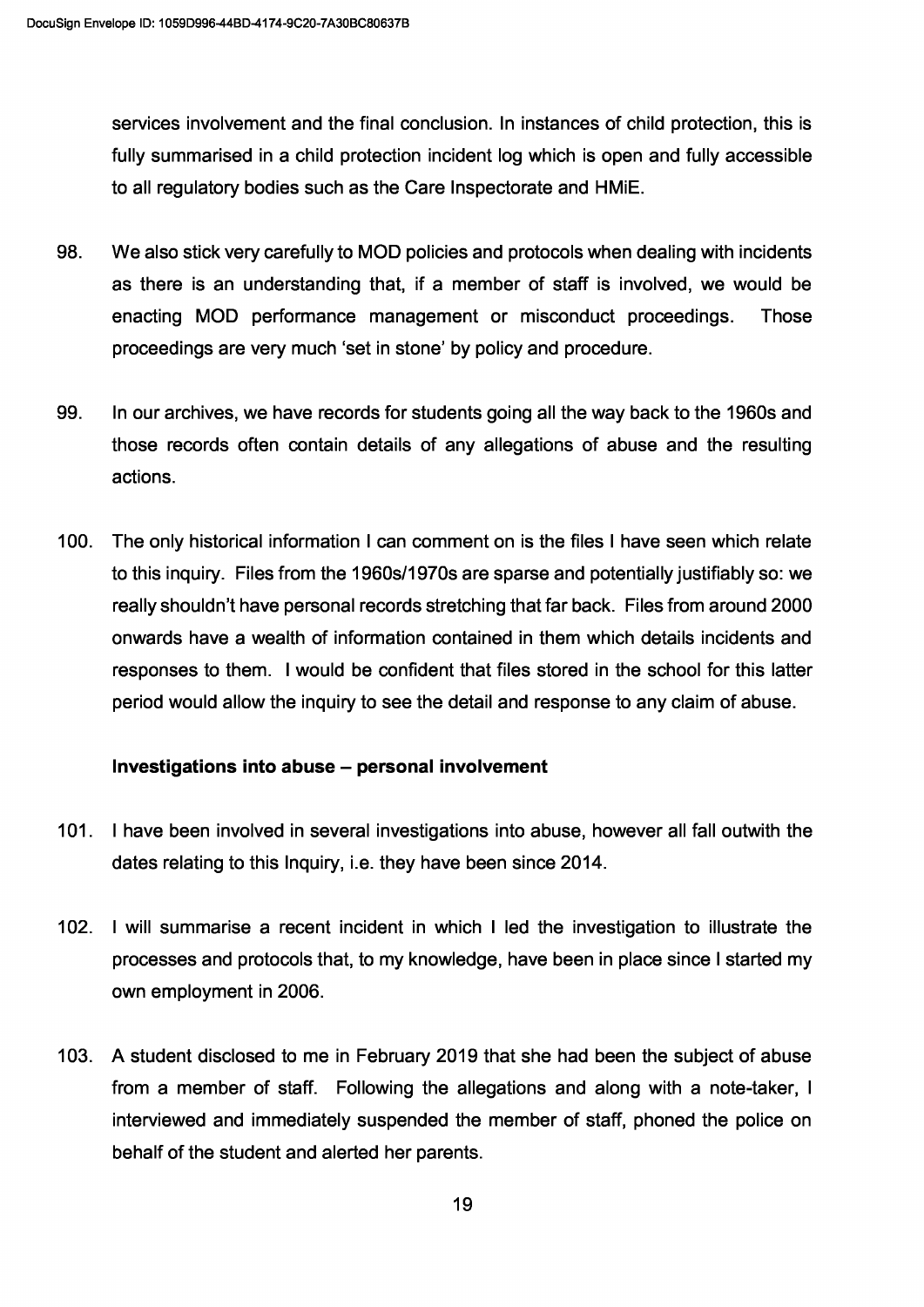- 104. The Care Inspectorate, Education Scotland and the Scottish Social Services Council (SSSC) were informed, as were my line management chain at DCYP. All students were given the opportunity to disclose anything further and several other allegations came forward about the same member of staff, which were immediately passed to the police.
- 105. Over the weeks and months that followed, a full investigation took place and the member of staff was dismissed. Criminal proceedings are ongoing.

#### Reports of abuse and civil claims

106. I have never been involved in the handling of reports to, or civil claims made against the school by former pupils, concerning historical abuse. Claims are dealt with by the Ministry of Defence and consequently I am unable to give any further detail of any response or conclusions that were reached.

#### Police investigations/criminal proceedings

- 107. As Head, I am made aware of any/all police investigations into abuse, whether current or historical.
- 108. All files and information we have regarding the allegation are shared with the authorities. This is currently managed by DCYP so I have little involvement.
- 109. I have given statements to the police but only in regard to disclosures which have been made directly to me by other children, such as the example I gave relating to the disclosure made to me in February 2019.
- 110. I have never given evidence at a trial concerning alleged abuse of children cared for at the school.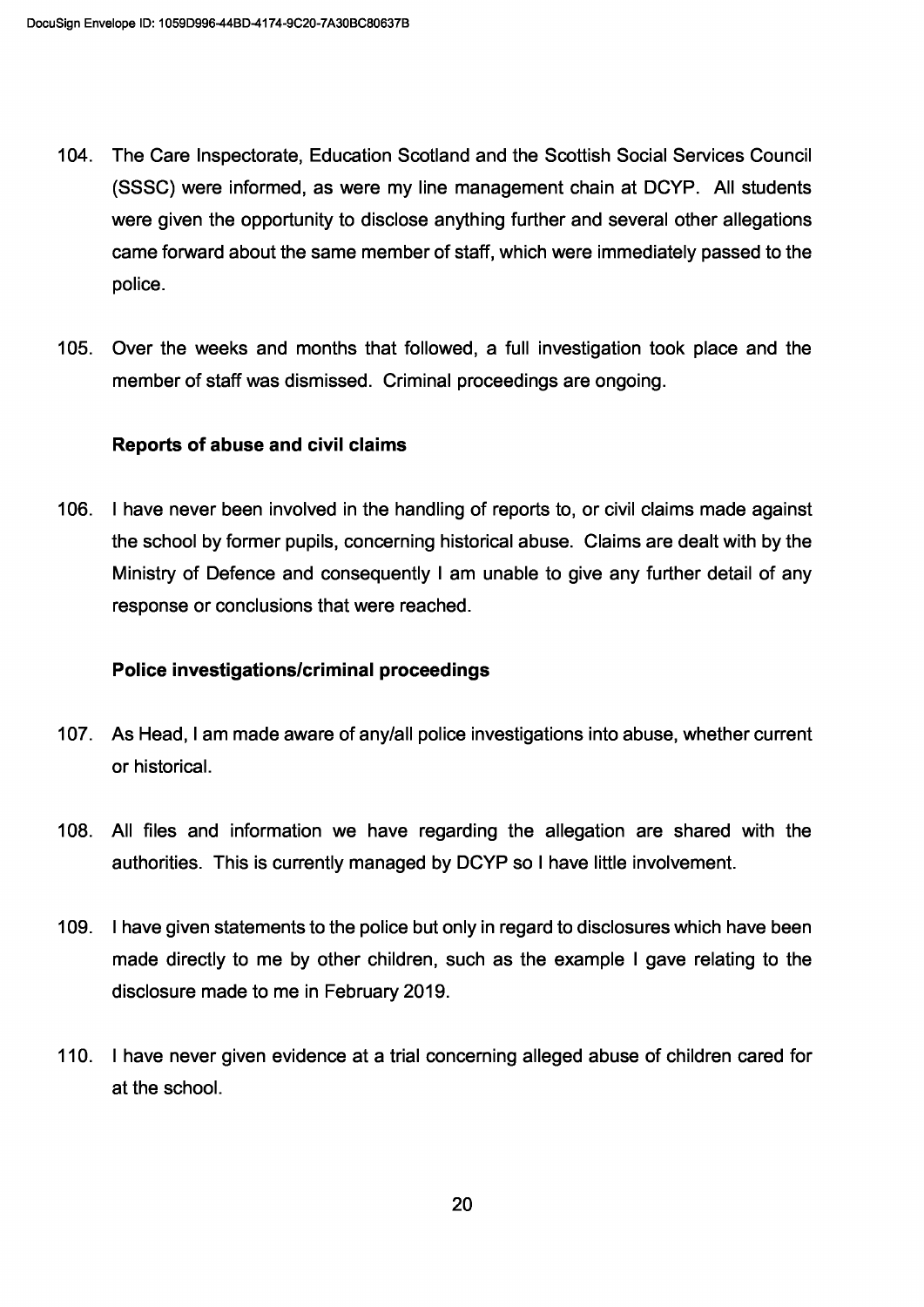# **Convicted abusers**

111. I do not know whether any person who worked at the school was convicted of the abuse of a child or children at the school.

Specific alleged abusers – unless covered in responses to previous questions



- 112. I have been made aware that the Inquiry has received evidence of allegations about a current member of staff of QVS, YXL
- 113. When I arrived at QVS in 2006, WIL was suspended pending an investigation, but I knew no details except rumour and hearsay. At some point soon afterwards, perhaps late 2006 or during 2007, the Deputy Head at the time came into the staff room and announced that an investigation had been completed and that Mr YXL would be returning to work shortly. I would guess **YXL** was around thirty-five years old at that time.
- 114. As someone who knew nothing about it, it did not really impact on me at the time. YXL has worked here continuously since then and still does.
- $115.$ **YXL** We were both Teachers between 2006 and 2012 and from 2013, I was his line manager for a spell. Now, as Head, he is simply another member of staff.
- 116. I have always found **YXL** to be an excellent teacher and a kind and supportive person. a great department and gets great results from his students every year.
- 117. I do not know him particularly well; I know all my colleagues to an extent but I do not get involved in personal lives. I know YXL as an excellent Teacher more than anything else more personal.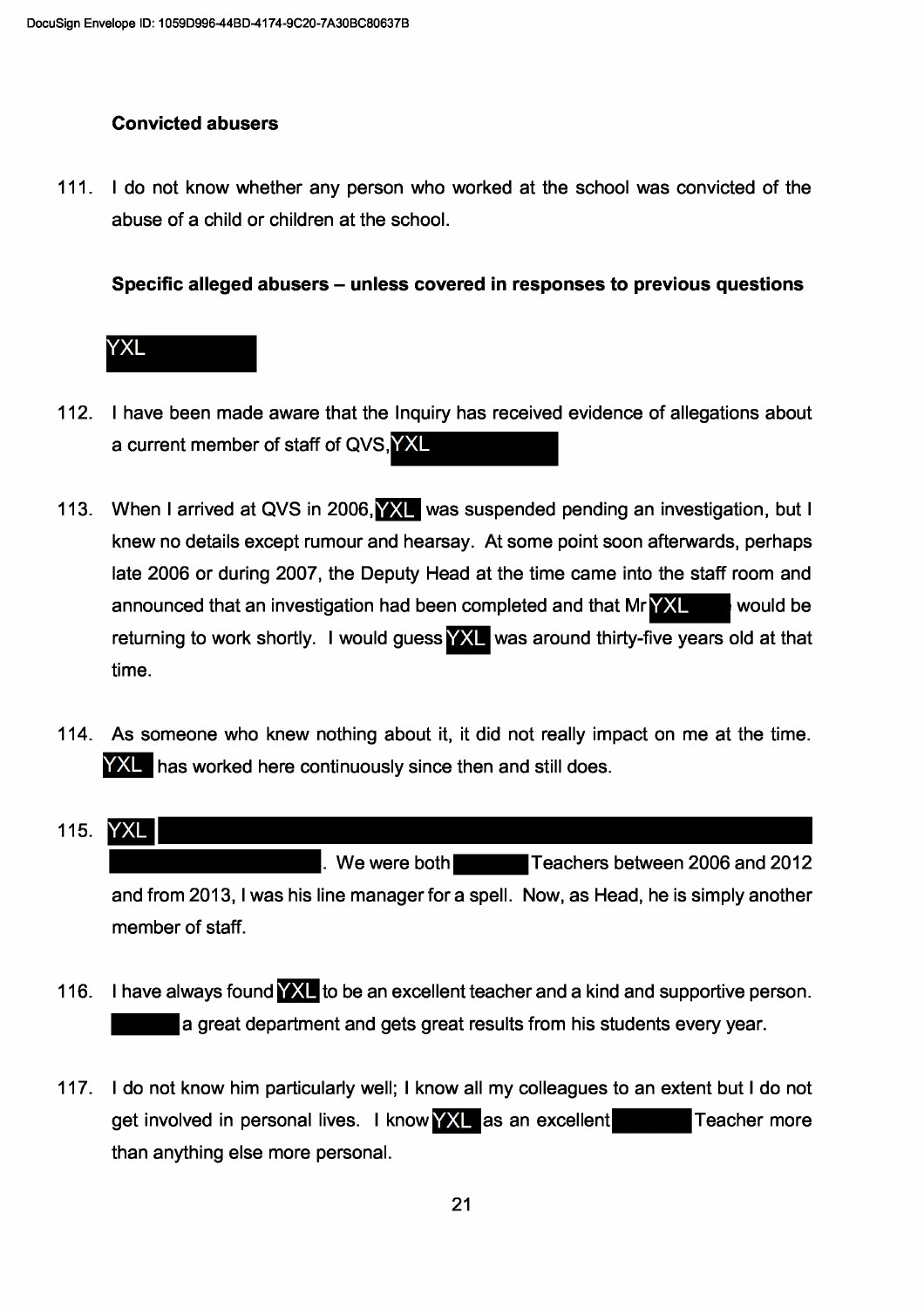- 118. I frequently observe lessons in the Computing department and as Duty SLT, I see YXL on duty as a tutor **NXL** is very good with children. He is supportive, helpful and caring. He has a good manner that is ideal for teaching. No issues have ever been raised about **YXL** by pupils or parents or staff in my time here at QVS.
- 119. We keeps a well-disciplined classroom but that is because of his excellent professional rapport with the students. He does not require to use 'discipline' as such and I have never even heard him shout at a child. I would say **YXL** takes a 'positive discipline' approach: he tries to promote good behaviour and good practice using praise, rather than by using negativity or sanctions. I have not seen **YXL** abuse children.
- 120. I have heard rumours that the investigation that concluded in 2006 was in regard to an inappropriate relationship with a student. I do not know if they were factual or not. I assume the investigation at the time would uncover the facts of the matter but that took place before my arrival at the school.

## **Helping the Inquiry**

- $121.$ Lessons can be learned from every single incident that takes place in a boarding school.
- $122.$ Students should be regularly surveyed by school staff and by external inspecting authorities to ensure they feel safe, secure and protected.
- $123.$ Students should always have mechanisms to allow them to report concerns about themselves or others and it is the same for staff. Schools must continually evaluate and adapt their policies to ensure that nothing that makes anyone feel uncomfortable or at risk goes unreported.